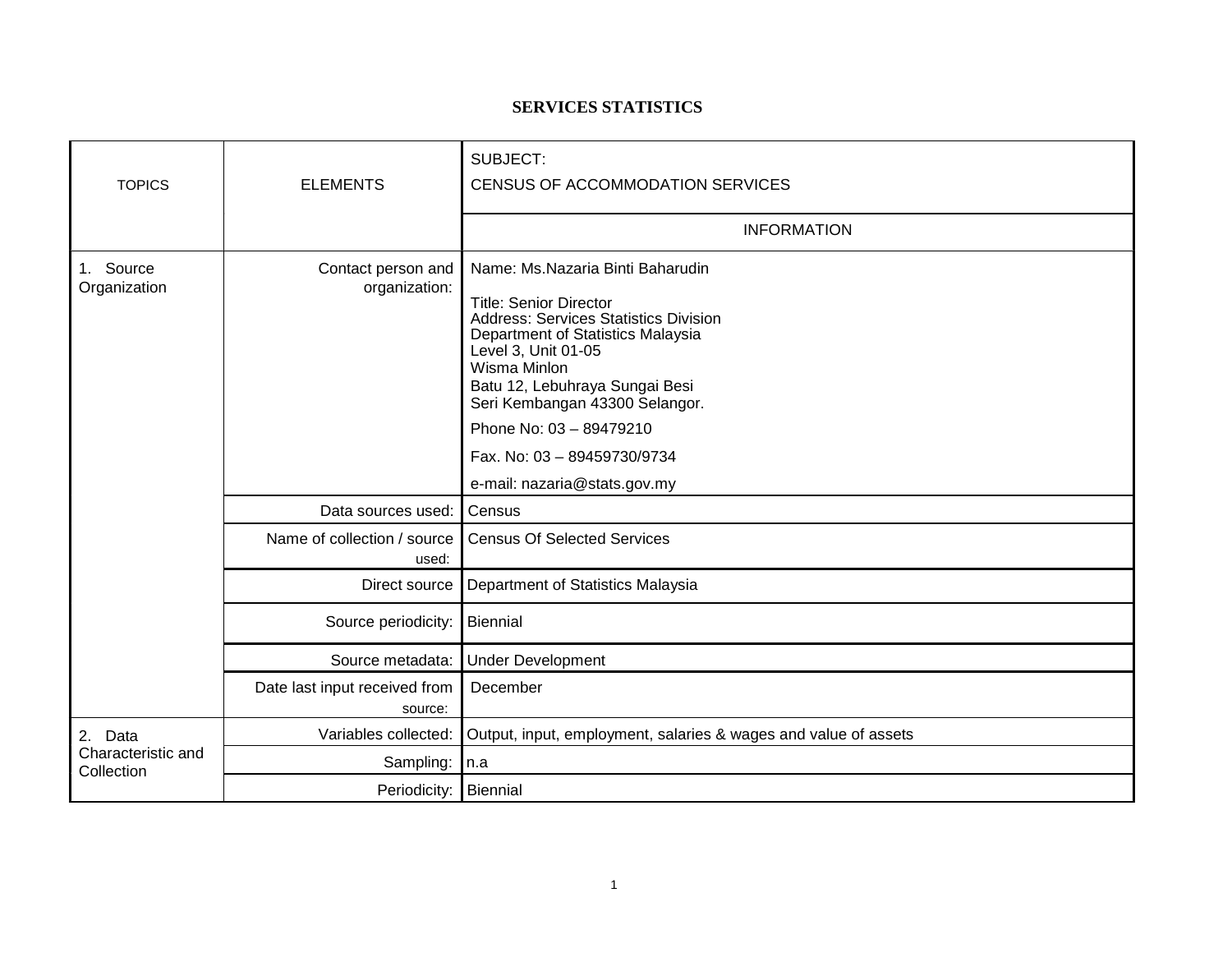|                                                           | Reference period:                             | Calendar year                                                  |
|-----------------------------------------------------------|-----------------------------------------------|----------------------------------------------------------------|
|                                                           | Base period:                                  | n.a                                                            |
|                                                           | Date last updated:                            | 2010                                                           |
|                                                           | Link to release calendar:                     | n.a                                                            |
|                                                           | Other data characteristics and<br>collection: | n.a                                                            |
| 3.<br>Statistical<br>Population and<br>Scope of the Data  | Statistical population:                       | Establishments                                                 |
|                                                           | Geographical coverage:                        | Malaysia                                                       |
|                                                           | Sector coverage:                              | Accommodation                                                  |
|                                                           | Institutional coverage:                       | Registered establishments involved in accommodation            |
|                                                           | Item coverage                                 | 11 Industries                                                  |
|                                                           |                                               | Population coverage: 4,000 establishments                      |
|                                                           | Product coverage:                             | In.a                                                           |
|                                                           | Other coverage:                               | n.a                                                            |
| 4. Statistical                                            | Key statistical concepts used:                | International Recommendations for Industrial Statistics (IRIS) |
| Concepts and<br>Classifications<br>Used                   | Classifications used:                         | Malaysia Standard Industrial Classification, 2008              |
| 5. Statistical<br>Computation and<br><b>Dissemination</b> | Aggregation and consolidation:                | Industry and national level                                    |
|                                                           | Estimation:                                   | n.a                                                            |
|                                                           | Imputation:                                   | n.a                                                            |
|                                                           | Transformations:                              | n.a                                                            |
|                                                           | Validation:                                   | Structure, consistency, range and logical checks               |
|                                                           | Index type:                                   | n.a                                                            |
|                                                           | Weights:                                      | n.a                                                            |
|                                                           | Seasonal adjustment: n.a                      |                                                                |